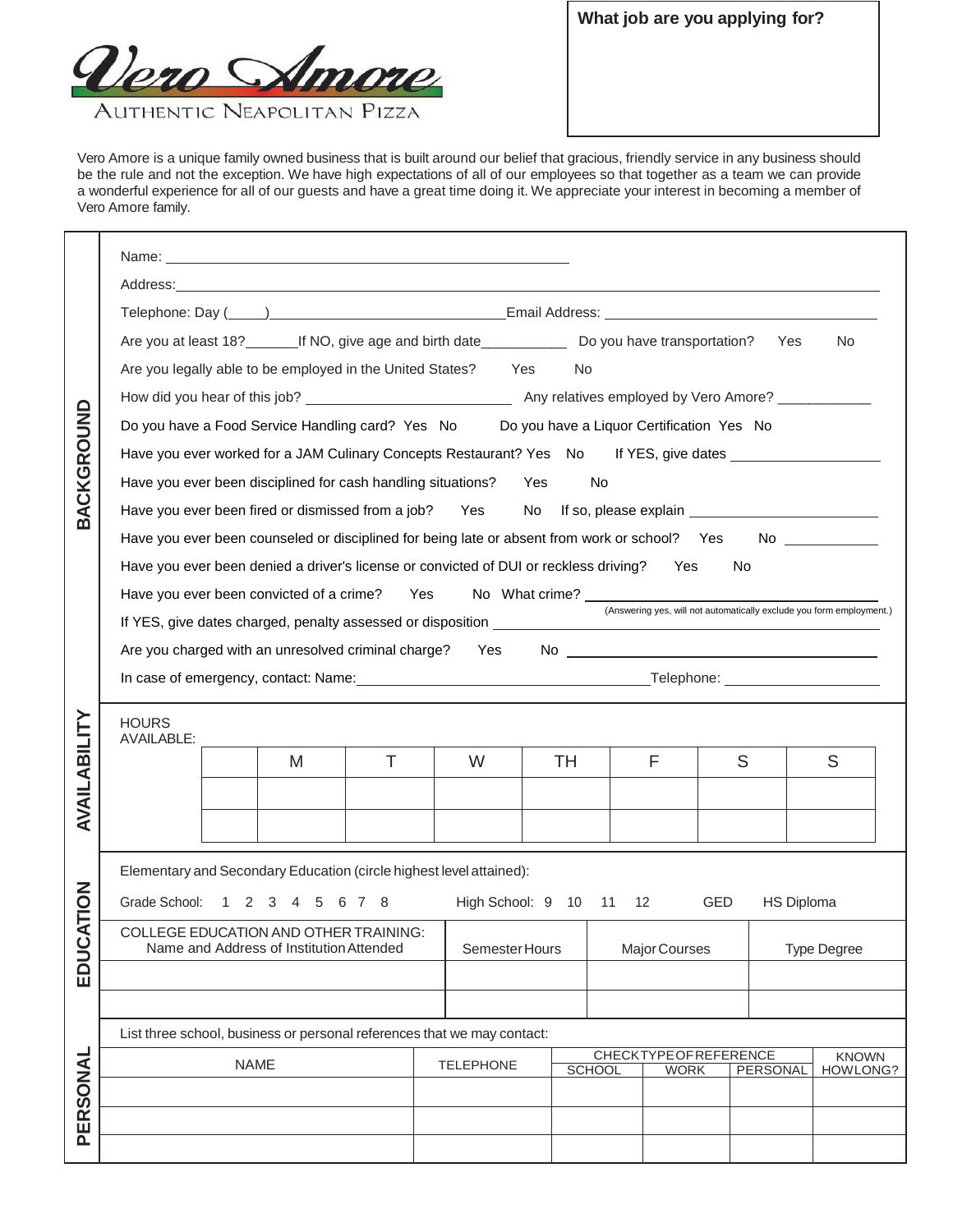| <b>WORK REFERENCES/EXPERIENCE</b> |                                                                                                                                                                                                                                                                                                                         |                                                   |                                                   |                      |  |  |  |  |  |  |
|-----------------------------------|-------------------------------------------------------------------------------------------------------------------------------------------------------------------------------------------------------------------------------------------------------------------------------------------------------------------------|---------------------------------------------------|---------------------------------------------------|----------------------|--|--|--|--|--|--|
|                                   | 1. Name and Address of Most Recent Employer                                                                                                                                                                                                                                                                             |                                                   | Telephone No.                                     |                      |  |  |  |  |  |  |
|                                   | Immediate Supervisor (Name & Position)                                                                                                                                                                                                                                                                                  | Date Hired                                        |                                                   | <b>Starting Rate</b> |  |  |  |  |  |  |
|                                   | <b>Job Title &amp; Duties</b><br>Date Left                                                                                                                                                                                                                                                                              |                                                   |                                                   | Last Rate            |  |  |  |  |  |  |
|                                   |                                                                                                                                                                                                                                                                                                                         |                                                   |                                                   |                      |  |  |  |  |  |  |
|                                   | Reason for Leaving                                                                                                                                                                                                                                                                                                      | May we contact this employer?<br>Yes<br><b>No</b> |                                                   |                      |  |  |  |  |  |  |
|                                   | 2. Name and Address of Next Most Recent Employer                                                                                                                                                                                                                                                                        |                                                   | Telephone No.                                     |                      |  |  |  |  |  |  |
|                                   | Immediate Supervisor (Name & Position)                                                                                                                                                                                                                                                                                  |                                                   | Date Hired                                        | <b>Starting Rate</b> |  |  |  |  |  |  |
|                                   | Job Title & Duties                                                                                                                                                                                                                                                                                                      | Date Left                                         |                                                   | Last Rate            |  |  |  |  |  |  |
|                                   |                                                                                                                                                                                                                                                                                                                         |                                                   |                                                   |                      |  |  |  |  |  |  |
|                                   | Reason for Leaving                                                                                                                                                                                                                                                                                                      |                                                   | May we contact this employer?<br>Yes<br><b>No</b> |                      |  |  |  |  |  |  |
|                                   | 3. Name and Address of Next Most Recent Employer                                                                                                                                                                                                                                                                        | Telephone No.                                     |                                                   |                      |  |  |  |  |  |  |
|                                   | Immediate Supervisor (Name & Position)                                                                                                                                                                                                                                                                                  | Date Hired                                        |                                                   | <b>Starting Rate</b> |  |  |  |  |  |  |
| <b>NORK REFERENCES/EXPERIENCE</b> | <b>Job Title &amp; Duties</b>                                                                                                                                                                                                                                                                                           | Date Left                                         |                                                   | Last Rate            |  |  |  |  |  |  |
|                                   |                                                                                                                                                                                                                                                                                                                         |                                                   |                                                   |                      |  |  |  |  |  |  |
|                                   | Reason for Leaving                                                                                                                                                                                                                                                                                                      | May we contact this employer?<br>Yes<br><b>No</b> |                                                   |                      |  |  |  |  |  |  |
|                                   | Please provide additional information such as special skills, training, management experience, equipment operation, or qualifications<br>you feel will be helpful to us in considering your application:                                                                                                                |                                                   |                                                   |                      |  |  |  |  |  |  |
|                                   |                                                                                                                                                                                                                                                                                                                         |                                                   |                                                   |                      |  |  |  |  |  |  |
|                                   |                                                                                                                                                                                                                                                                                                                         |                                                   |                                                   |                      |  |  |  |  |  |  |
|                                   |                                                                                                                                                                                                                                                                                                                         |                                                   |                                                   |                      |  |  |  |  |  |  |
|                                   |                                                                                                                                                                                                                                                                                                                         |                                                   |                                                   |                      |  |  |  |  |  |  |
|                                   |                                                                                                                                                                                                                                                                                                                         |                                                   |                                                   |                      |  |  |  |  |  |  |
|                                   |                                                                                                                                                                                                                                                                                                                         |                                                   |                                                   |                      |  |  |  |  |  |  |
|                                   |                                                                                                                                                                                                                                                                                                                         |                                                   |                                                   |                      |  |  |  |  |  |  |
|                                   |                                                                                                                                                                                                                                                                                                                         |                                                   |                                                   |                      |  |  |  |  |  |  |
|                                   | <b>SUBSTANCE ABUSE POLICY</b>                                                                                                                                                                                                                                                                                           |                                                   |                                                   |                      |  |  |  |  |  |  |
| SUBSTANCE ABUSE POLICY            | Vero Amore has a very stringent substance abuse policy covering illegal drugs and alcohol. You are required to adhere<br>to the following rules: 1. Don't bring it here<br>2. Don't use it here<br>3. Do not work here under its influence                                                                              |                                                   |                                                   |                      |  |  |  |  |  |  |
|                                   | Do you understand that failure to follow these rules will result in termination and that you may be required to pass a urinalysis test<br>fordrugs/substances and/or alcohol (1) before you are considered for employment, (2) after an accident or incident on the job<br>or (3) at the sole discretion of management? |                                                   |                                                   |                      |  |  |  |  |  |  |
|                                   |                                                                                                                                                                                                                                                                                                                         |                                                   | INITIAL ONE: Yes                                  | <b>No</b>            |  |  |  |  |  |  |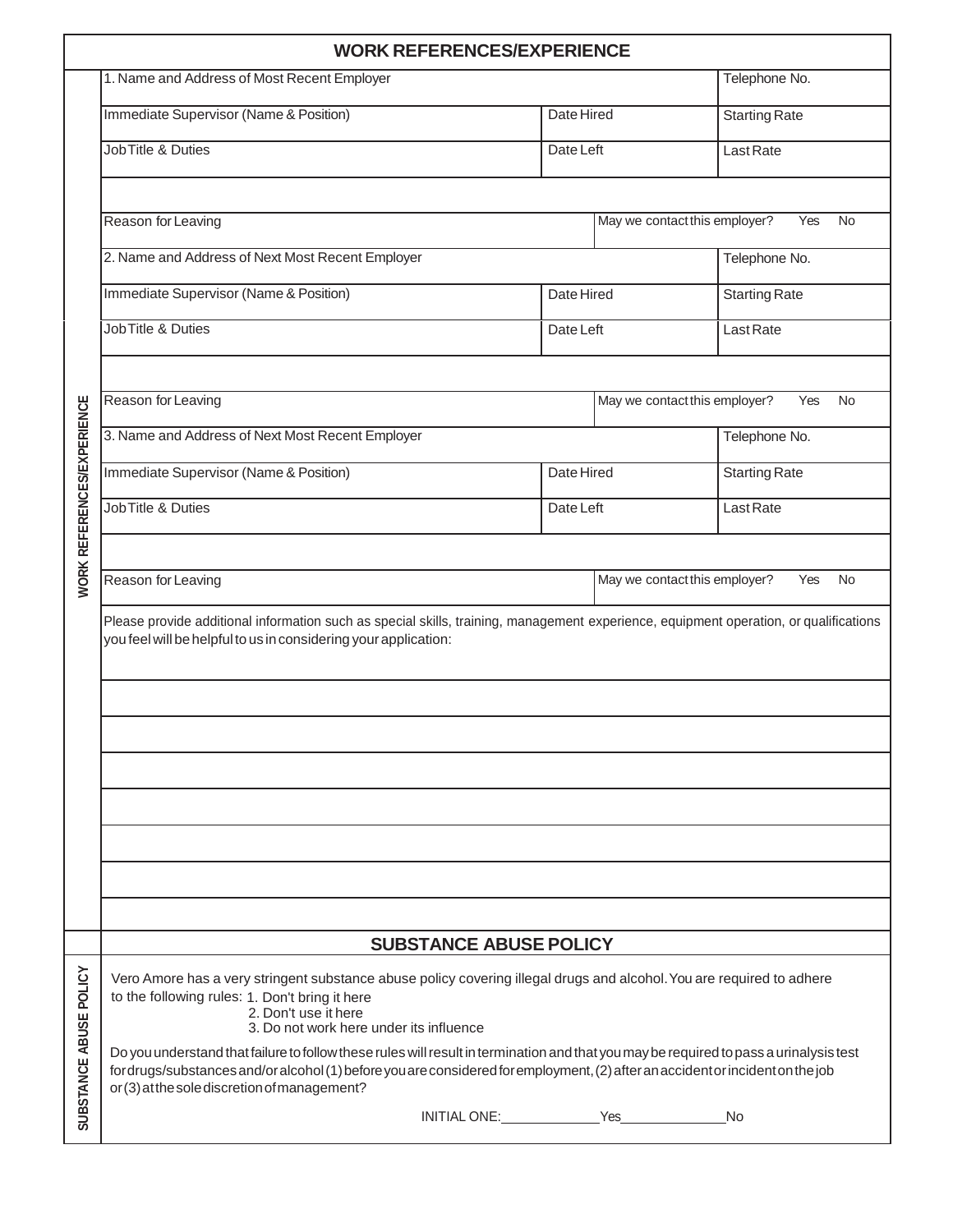## *We place a lot of importance on some pretty basic values that you need to be aware of:*

- **• Attitude:** A positive, friendly attitude is a must in working with our guests.
- **• Hospitality**: We expect our staff to provide our guests with gracious, incomparable service.
- **• Honesty:** It's always the best policy. We will be honest with you and expect the same in return.
- **• Quality:** We sell and serve only quality products that you will be proud to represent.
- **• Service:** We insist on providing fast, exceptional, friendly service to e v e r y o n e .
- **• Cleanliness:** We require a clean establishment beginning with the entrance to our business and extending through the retail area, dining room, kitchen and restrooms and all staff contribute to this goal daily.

## *We've got high standards. Are you willing to:*

- Pitch in with the teamwork to get a job d o n e?
- **•** Work shifts when some of your friends are out socializing?
- **•** Abide by our hair cut, dress code and personal grooming r u l e s ?
- **•** Wear shoes that comply with our safety standards and uniform guidelines?
- **•** Do hard physical work, including plenty of c l e a n i n g ?
- **•** Show up consistently on time so we can count on y o u ?

## *We know our team members learn a lot from working in the hospitality industry. For example:*

- **• Customer service skills:** Something that is needed in any job and you will use for the rest of your life.
- **• Social skills:** How to handle any situation graciously and become a valued member of our team.
- **• Technical skills:** Through our extensive training programs.
- **• Business knowledge:** As you observe and participate in the American free enterprise system at work.
- **• Organizing and planning:** No two days are alike in the restaurant business...you learn to become organized and plan for efficient use of your time
- **• Responsibility:** By adhering to our high standards you will have the opportunity to grow with our company.

## *How would you rate yourself on a Vero Amore success profile?*

 $(1 = \text{Weak}, 2 = \text{Improvement Needed}, 3 = \text{Solid}, 4 = \text{Strong}, 5 = \text{Superstar})$ 

Hospitality: Your natural friendliness and customer service skills.

**Energy Level: Your enthusiasm, self-motivation and sense of urgency.** 

- Reliability: Your dependability, attendance, self-discipline and dedication.
- Communication Skills: Your ability to listen well, express yourself clearly and accept feedback.

Personal Pride: Your appearance, hygiene and achievement.

**EXECUTE:** Hygiene: Your personal cleanliness.

Teamwork: Your cooperation with others and team spirit.